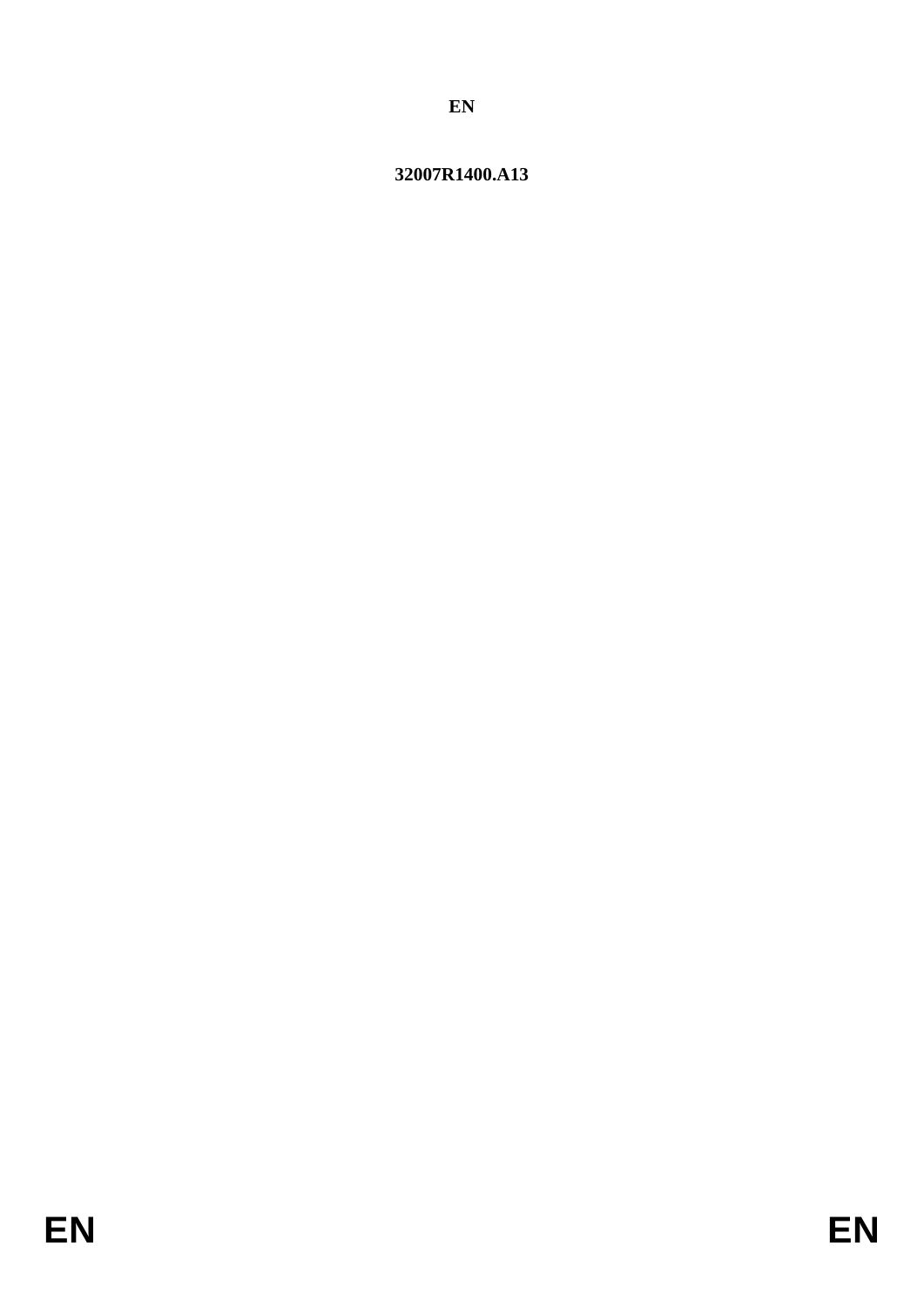## **DECISION OF THE EEA JOINT COMMITTEE No 31/2008**

## **of 14 March 2008**

#### **amending Annex XIII (Transport) to the EEA Agreement**

## THE EEA JOINT COMMITTEE,

Having regard to the Agreement on the European Economic Area, as amended by the Protocol adjusting the Agreement on the European Economic Area, hereinafter referred to as 'the Agreement', and in particular Article 98 thereof,

Whereas:

- (1) Annex XIII to the Agreement was amended by Decision of the EEA Joint Committee No  $13/2008$  $13/2008$  of 1 February  $2008<sup>1</sup>$ .
- (2) Commission Regulation (EC) No 1400/2007 of 28 November 2007 amending Regulation (EC) No 474/2006 establishing the Community list of air carriers which are subject to an operating ban within the Community<sup>2</sup> is to be incorporated into the Agreement,

HAS DECIDED AS FOLLOWS:

#### *Article 1*

Annex XIII to the Agreement shall be amended as follows:

The following indent shall be added in point 66zab (Commission Regulation (EC) No 474/2006):

'- **32007 R 1400**: Commission Regulation (EC) No 1400/2007 of 28 November 2007 (OJ L 311, 29.11.2007, p. 12).'

## *Article 2*

The texts of Regulation (EC) No 1400/2007 in the Icelandic and Norwegian languages, to be published in the EEA Supplement to the *Official Journal of the European Union*, shall be authentic.

-

 $\frac{1}{2}$  OJ L 154, 12.6.2008, p. 27.<br>OJ L 311, 29.11.2007, p. 12.

<span id="page-1-0"></span>